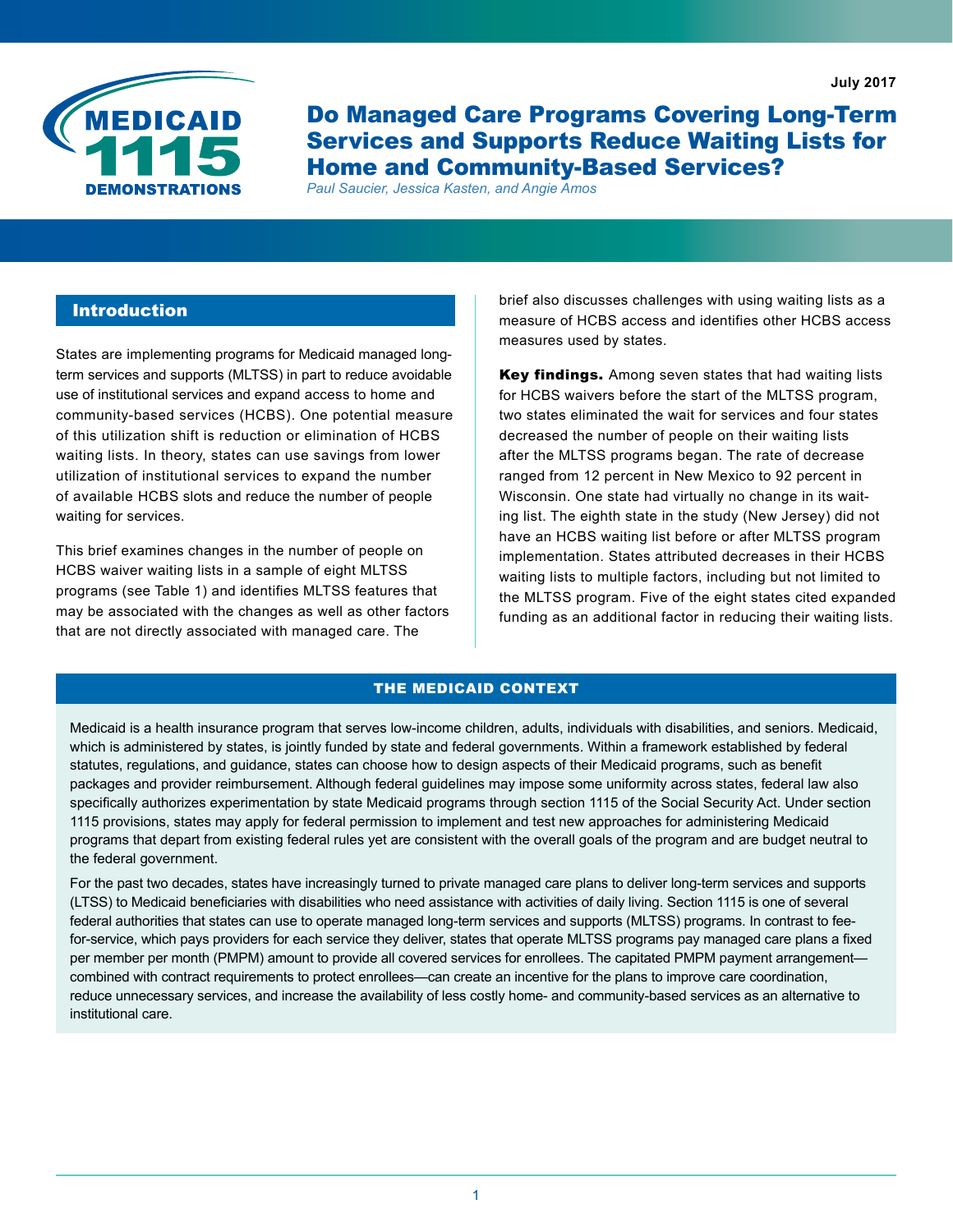#### Table 1. State MLTSS programs included in the study

| Program name                                                   | <b>Start date</b> | <b>Federal authority</b> |
|----------------------------------------------------------------|-------------------|--------------------------|
| Delaware Diamond State Health Plan-Plus (DSHP-Plus)            | 4/1/2012          | 1115                     |
| Florida Statewide Medicaid Managed Care Long-Term Care Program | 8/1/2013          | 1915(b) and $(c)$        |
| Michigan MI Choice                                             | 10/1/2013         | 1915(b) and $(c)$        |
| New Jersey Family Care MLTSS                                   | 7/1/2014          | 1115                     |
| New Mexico Centennial Care                                     | 1/1/2014          | $1115^a$                 |
| Tennessee TennCare CHOICES                                     | 3/1/2010          | 1115                     |
| Texas STAR+PLUS                                                | 1/1/1998          | $1115^a$                 |
| <b>Wisconsin Family Care</b>                                   | 1/1/1999          | 1915(b) and $(c)$        |

Sources: Special Terms and Conditions for 1115 programs; approved waiver applications for 1915(b) and (c) programs.

a Predecessor MLTSS program operated under 1915(b) and (c) concurrent authorities.

## Background on HCBS Waiting Lists

HCBS includes a broad range of flexible LTSS delivered outside of institutional settings. Specific services are defined by states within the limits of federal rules and often include case management, homemaker, personal care, adult day health care, respite care, and other services.

Individuals who qualify for Medicaid based on categorical and income criteria are entitled to receive HCBS covered by the Medicaid State Plan, such as home health and personal care. But the same is not true for HCBS authorized through Section 1915(c) waivers or Section 1115 demonstration authority. States may limit the number of participants served in 1915(c) HCBS waivers and Section 1115 demonstration programs. The majority of states do limit participants to manage system capacity and costs. When the number of participants reaches a pre-established maximum, new applicants are placed on a waiting list until a slot becomes available.

Among the 48 states with 1915(c) HCBS waivers in 2015, 35 states reported a total of more than 640,000 people waiting to receive HCBS in such programs, with an average wait time exceeding two years (Ng et al. 2013). Three states with MLTSS programs operating under Section 1115 demonstration authority (California, New Mexico, and Texas) also reported waiting lists in 2015 (O'Malley Watts et al. 2017). Waiting lists are often used as yardsticks for measuring HCBS access in state policy debates. For example, when expanding funding for HCBS, state legislatures typically describe appropriations in terms of additional slots to reduce the size of waiting lists.

Each state decides how it will define and maintain HCBS waiting lists. As a result, waiting lists are generally not comparable across states. Among the eight states included in this study, the following variation was identified:

- States vary in their criteria for placing people on waiting lists. In some states, such as Tennessee and Wisconsin, people on waiting lists have been assessed and found to meet clinical criteria for LTSS. In other states, such as Florida, New Mexico, and Texas, people can get on a waiting list simply by expressing interest in services, without first receiving a clinical assessment. This is why Texas calls its list an "interest list" and New Mexico calls its list a "registry." New Mexico officials have found that roughly one-third of the people on the registry meet clinical eligibility for HCBS when their names come up, one-third are found ineligible, and one-third cannot be located.
- • The method for compiling waiting lists changes over time. Three states (Florida, Michigan, and Texas) reported that the method for compiling waiting lists changed when MLTSS was implemented. In all three cases, the state moved from a system of maintaining separate, regional lists at the local level to maintaining a centralized, statewide list. These states reported that in the process of creating centralized lists, they found significant variation in how the lists had been maintained across regions. Because these states standardized their waiting lists with the implementation of MLTSS, the preand post-MLTSS lists are likely not fully comparable.
- Waiting lists are sometimes maintained by an organization separate from Medicaid. Three states (Florida, Michigan, and New Mexico) indicated that waiting lists either are or were in the past maintained by an administrative entity separate from the Medicaid program. In Florida and New Mexico, the waiting list was maintained by the state agency responsible for aging and disability. In Michigan, it was maintained by the local agencies contracted to manage waiver services. In these cases, waiting lists maintained by different agencies for different populations may not be comparable within a state or across states.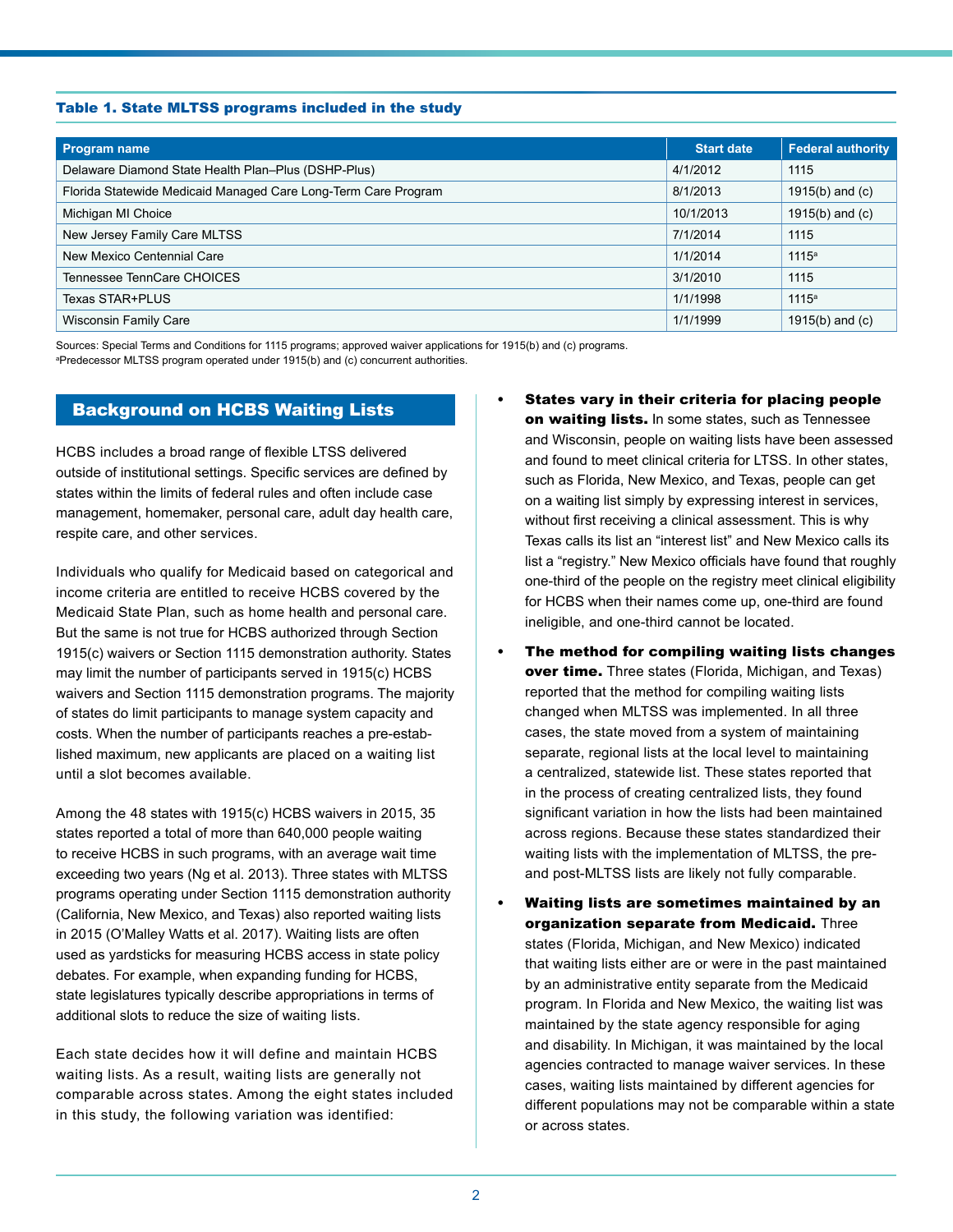States noted one additional caveat about using HCBS waiting lists as indicators of HCBS access: waiting lists may not adequately reflect relative access to state HCBS programs. Demographic shifts in aging and disability are increasing the demand for LTSS in most states. As demand grows, a program must serve an increasing number of people simply to maintain waiting lists at their current levels. On its face, a flat trend in individuals on a waiting list may appear to indicate no increase in HCBS capacity when in fact a program may be serving increasing numbers of people but not enough to reduce the number waiting.

## HCBS Waiting Lists Have Declined in Most of the Study States, with Both Managed Care and Other Factors Cited

### Waiting lists declined in most states studied

States were asked to provide waiting list data for a point in time prior to their current MLTSS initiative, and for the most recent period available as of January 2016. For the fee-forservice (FFS) period, waiting lists reported were only for those programs that were subsequently incorporated into the MLTSS

programs. To compare the magnitude of change across states, Table 2 expresses change as a rate of individuals on the waiting list per 1,000 beneficiaries in the aged, blind, and disabled Medicaid eligibility category for each state. This rate holds constant the number of Medicaid beneficiaries who are at most risk for needing HCBS in each state over time.

The waiting list rate declined in the target programs in four of the eight states in the sample, with rates of decrease ranging from 12 percent in New Mexico to 92 percent in Wisconsin (Table 2). One state (Florida) showed no significant change in the first two years of MLTSS implementation. Two states (Delaware and Tennessee) eliminated the wait for services when they implemented MLTSS programs. One state (New Jersey) had no waiting list before or after implementation.

These results must be interpreted with caution, based on the caveats discussed above. All state officials interviewed for this study believe that access to HCBS has increased since MLTSS was implemented. Furthermore, they attribute the result, in part, to managed care. However, state officials also identified other factors in addition to managed care that have direct effects on waiting lists. Managed care and other factors are discussed in the next two sections.

|                                                                                               |                                                                                  | <b>Pre-MLTSS program</b>                                                                        |                                                                                                 | Post-MLTSS (most recent available)                                                                          |                                                                                                    |                                                                                                 |                                                                           |
|-----------------------------------------------------------------------------------------------|----------------------------------------------------------------------------------|-------------------------------------------------------------------------------------------------|-------------------------------------------------------------------------------------------------|-------------------------------------------------------------------------------------------------------------|----------------------------------------------------------------------------------------------------|-------------------------------------------------------------------------------------------------|---------------------------------------------------------------------------|
| <b>MLTSS program (start date)</b>                                                             | <b>Number on</b><br>applicable<br><b>HCBS</b><br>waiting<br>lists (year)         | <b>Number</b><br>of aged,<br>blind, and<br>disabled<br>enrolled in<br><b>Medicaid</b><br>(year) | <b>Number on</b><br>applicable<br><b>HCBS</b><br>waiting<br>lists per<br>1,000 ABD<br>enrollees | <b>Number on</b><br>applicable HCBS<br>waiting lists<br>(2015/2016, unless<br>otherwise noted) <sup>a</sup> | <b>Number of</b><br>aged, blind,<br>and disabled<br>enrolled in<br><b>Medicaid</b><br>(month-year) | <b>Number</b> on<br>applicable<br><b>HCBS</b><br>waiting<br>lists per<br>1,000 ABD<br>enrollees | <b>Change in</b><br>number on<br>applicable<br>waiting lists<br>per 1,000 |
| <b>Delaware Diamond State</b><br>Health Plan-Plus (4/1/2012)                                  | <b>Numbers</b><br>not available<br>but specific<br>services had<br>waiting lists |                                                                                                 |                                                                                                 | None                                                                                                        |                                                                                                    |                                                                                                 | None waiting                                                              |
| <b>Florida Statewide Medicaid</b><br><b>Managed Care Long-Term</b><br>Care Program (8/1/2013) | 41,055 <sup>b</sup><br>(2013)                                                    | 1,076,285<br>(2013)                                                                             | 38.1                                                                                            | 42.488                                                                                                      | 1,110,055<br>(March 2014)                                                                          | 38.3                                                                                            | $< 1\%$                                                                   |
| <b>Michigan MI Choice</b><br>(10/1/2013)                                                      | 6.000<br>(2013)                                                                  | 483.373<br>(2013)                                                                               | 12.4                                                                                            | 4.000                                                                                                       | 498.546<br>(December 2014)                                                                         | 8.0                                                                                             | $-35%$                                                                    |
| <b>New Jersey Family Care</b><br><b>MLTSS (7/1/2014)</b>                                      | None                                                                             |                                                                                                 |                                                                                                 | None                                                                                                        |                                                                                                    |                                                                                                 | <b>Not</b><br>applicable                                                  |
| <b>New Mexico Centennial Care</b><br>(1/1/2014)                                               | 16.553<br>(2013)                                                                 | 107.392<br>(2013)                                                                               | 154.1                                                                                           | 16,370                                                                                                      | 121.000<br>(March 2016)                                                                            | 135.3                                                                                           | $-12%$                                                                    |
| <b>Tennessee TennCare</b><br><b>CHOICES (3/1/2010)</b>                                        | 1.000<br>(2010)                                                                  | 365.514<br>(2010)                                                                               | 2.7                                                                                             | None                                                                                                        | 402.624<br>(January 2015)                                                                          |                                                                                                 | None waiting                                                              |
| <b>Texas STAR+PLUS (1/1/1998)</b>                                                             | 66.787<br>(2004)                                                                 | 739.020<br>(2004)                                                                               | 90.4                                                                                            | 12.098                                                                                                      | 1.080.618<br>(March 2014)                                                                          | 11.2                                                                                            | $-88%$                                                                    |

#### Table 2. Change in waiting lists for applicable HCBS programs since MLTSS implementation in eight states

*(continued)*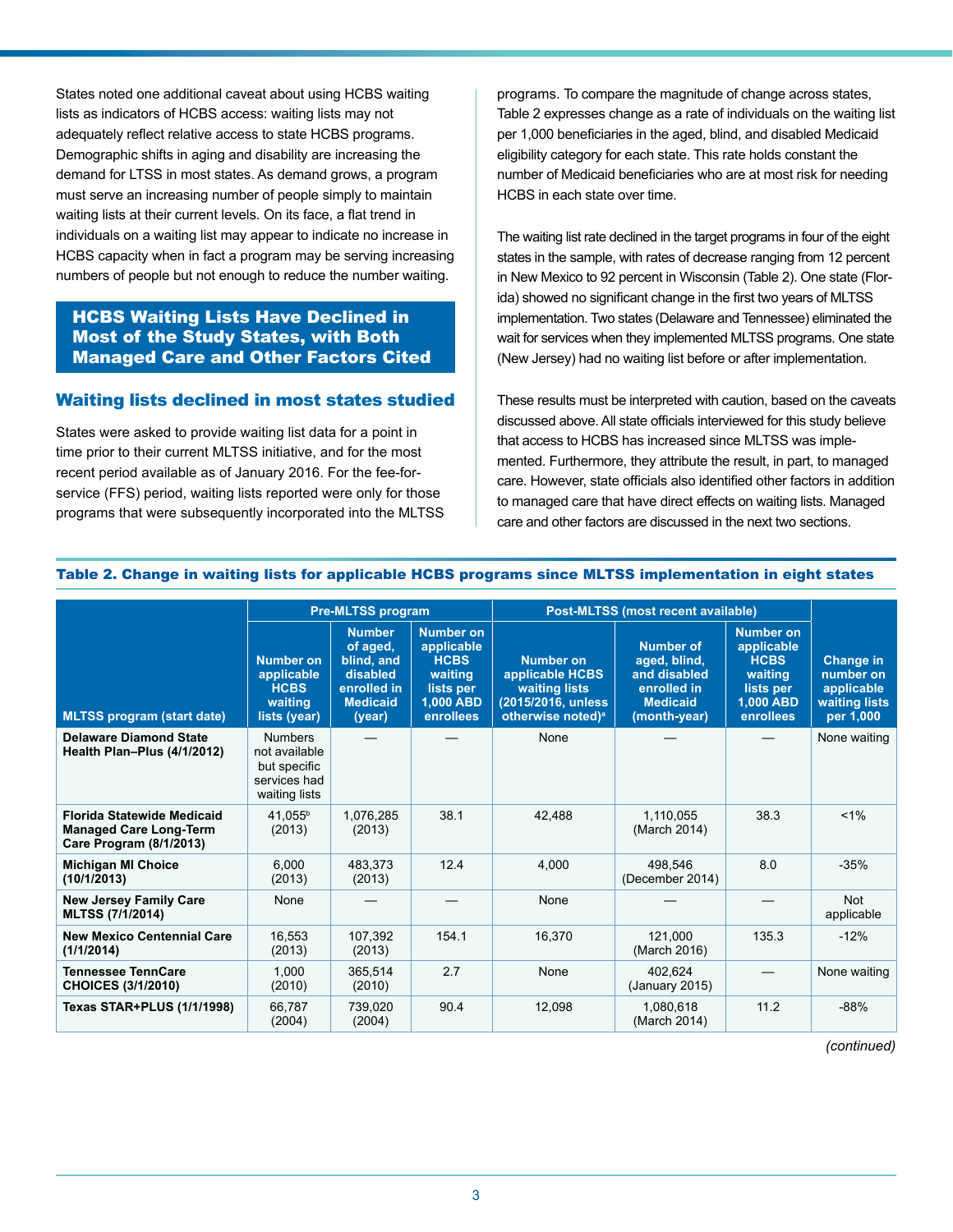|                                            |                                                                          | <b>Pre-MLTSS program</b>                                                                        |                                                                                          | <b>Post-MLTSS (most recent available)</b>                                                            |                                                                                                    |                                                                                          |                                                                           |
|--------------------------------------------|--------------------------------------------------------------------------|-------------------------------------------------------------------------------------------------|------------------------------------------------------------------------------------------|------------------------------------------------------------------------------------------------------|----------------------------------------------------------------------------------------------------|------------------------------------------------------------------------------------------|---------------------------------------------------------------------------|
| <b>MLTSS program (start date)</b>          | <b>Number on</b><br>applicable<br><b>HCBS</b><br>waiting<br>lists (year) | <b>Number</b><br>of aged,<br>blind, and<br>disabled<br>enrolled in<br><b>Medicaid</b><br>(year) | Number on<br>applicable<br><b>HCBS</b><br>waiting<br>lists per<br>1,000 ABD<br>enrollees | Number on<br>applicable HCBS<br>waiting lists<br>(2015/2016, unless<br>otherwise noted) <sup>a</sup> | <b>Number of</b><br>aged, blind,<br>and disabled<br>enrolled in<br><b>Medicaid</b><br>(month-year) | Number on<br>applicable<br><b>HCBS</b><br>waiting<br>lists per<br>1,000 ABD<br>enrollees | <b>Change in</b><br>number on<br>applicable<br>waiting lists<br>per 1,000 |
| <b>Wisconsin Family Care</b><br>(1/1/1999) | 11.353<br>(1999)                                                         | 171.100<br>(1999)                                                                               | 66.4                                                                                     | $1,600(2013)^{\circ}$                                                                                | 285.276<br>(January 2013)                                                                          | 5.6                                                                                      | $-92%$                                                                    |

**Source:** Pre- and post-MLTSS waiting list data were provided by the states unless noted otherwise. Pre-MLTSS waiting list numbers correspond to the HCBS programs that were subsumed or replaced by the subsequent MLTSS program. For all states other than Wisconsin, the waiting lists are specific to older persons and persons with physical disabilities. The Wisconsin numbers also include persons with intellectual and developmental disabilities because HCBS services for those groups were included in MLTSS. The number of aged, blind, and disabled beneficiaries enrolled is from the Medicaid Statistical Information System; counts from New Mexico were obtained in April 2016 from the state Medicaid agency website. Data from the post-period are the most current available as of March 2016.

#### **Note:** ABD = aged, blind, disabled

<sup>a</sup> Because the waiting lists reported here are limited to those programs that were subsumed or replaced by MLTSS, they may differ from other sources that report on all waiting lists, including those that remain FFS.

**b Sum of three HCBS program lists; may include duplicates.** 

c HCBS waiting list in 15 counties as of October 2013. Source: Wisconsin Department of Health Services. "Long-Term Care Expansion Report." Submitted to the Wisconsin Legislature, Joint Committee on Finance, December 2013.

## States identified managed care factors that increased access to HCBS

States credited several MLTSS program features with expanding the availability of HCBS, including flexible benefits, care coordination, blended capitation rates, and consolidation of functions and accountability within a managed care organization (Table 3).

**Flexible benefits.** Most of the state officials we interviewed pointed to benefit flexibility as a key feature of managed care that expands access to services in home- and community-based settings as an alternative to institutional settings. States cited two types of flexible benefits. The first type consists of additional benefits (not covered in the state plan or HCBS waiver programs) offered by the managed care plans in their marketing materials to differentiate themselves from one another as they compete for members. For example, among Florida's seven managed care plans, one offers mobile personal emergency response systems, three offer additional nonmedical transportation beyond

the normal benefit, six offer bed holds for assisted living, and all seven offer transitional services to leave nursing facilities after a stay.

The second type of benefit flexibility is the managed care plans' ability to use cost-effective alternatives to covered services on a case-by-case basis. States provided several examples of situations in which managed care plans elected to pay for items or services that were outside of or exceeded the limits of covered benefits to help enrollees remain in their homes. In New Jersey, one managed care plan purchased an air conditioner for an enrollee whose asthma attacks resulted in frequent trips to the emergency room. In Tennessee, managed care plans have provided bedbug treatment, which is outside the normal scope of the program's pest control benefit, for enrollees who otherwise could not remain in their homes. They also frequently provide small allowances as a cost-effective alternative to cover rent, utility deposits, and household goods for people who are transitioning from a nursing facility back to the community.

#### Table 3. Features of MLTSS that state officials associate with reduction in waiting lists or increase in access to HCBS

|                                                                | <b>State</b> |                          |              |           |              |                          |              |           |
|----------------------------------------------------------------|--------------|--------------------------|--------------|-----------|--------------|--------------------------|--------------|-----------|
| <b>Managed care feature</b>                                    | <b>DE</b>    | FL.                      | MI           | <b>NJ</b> | <b>NM</b>    | <b>TN</b>                | TХ           | <b>WI</b> |
| <b>Flexible benefits</b>                                       | м            | $\checkmark$             |              | ✔         | $\checkmark$ | ✔                        | ✔            |           |
| Care coordination                                              | м            | $\checkmark$             |              | м         | $\checkmark$ | ✔                        | $\checkmark$ |           |
| Blended nursing facility-HCBS capitation rates                 | м            | $\overline{\phantom{a}}$ |              |           | м            | $\overline{\phantom{0}}$ |              |           |
| Consolidation of functions and accountability in<br>contractor | $\checkmark$ | $\checkmark$             | $\checkmark$ | ✔         | $\checkmark$ | ✔                        | м            |           |

Source: Truven interviews with state officials, January 2016.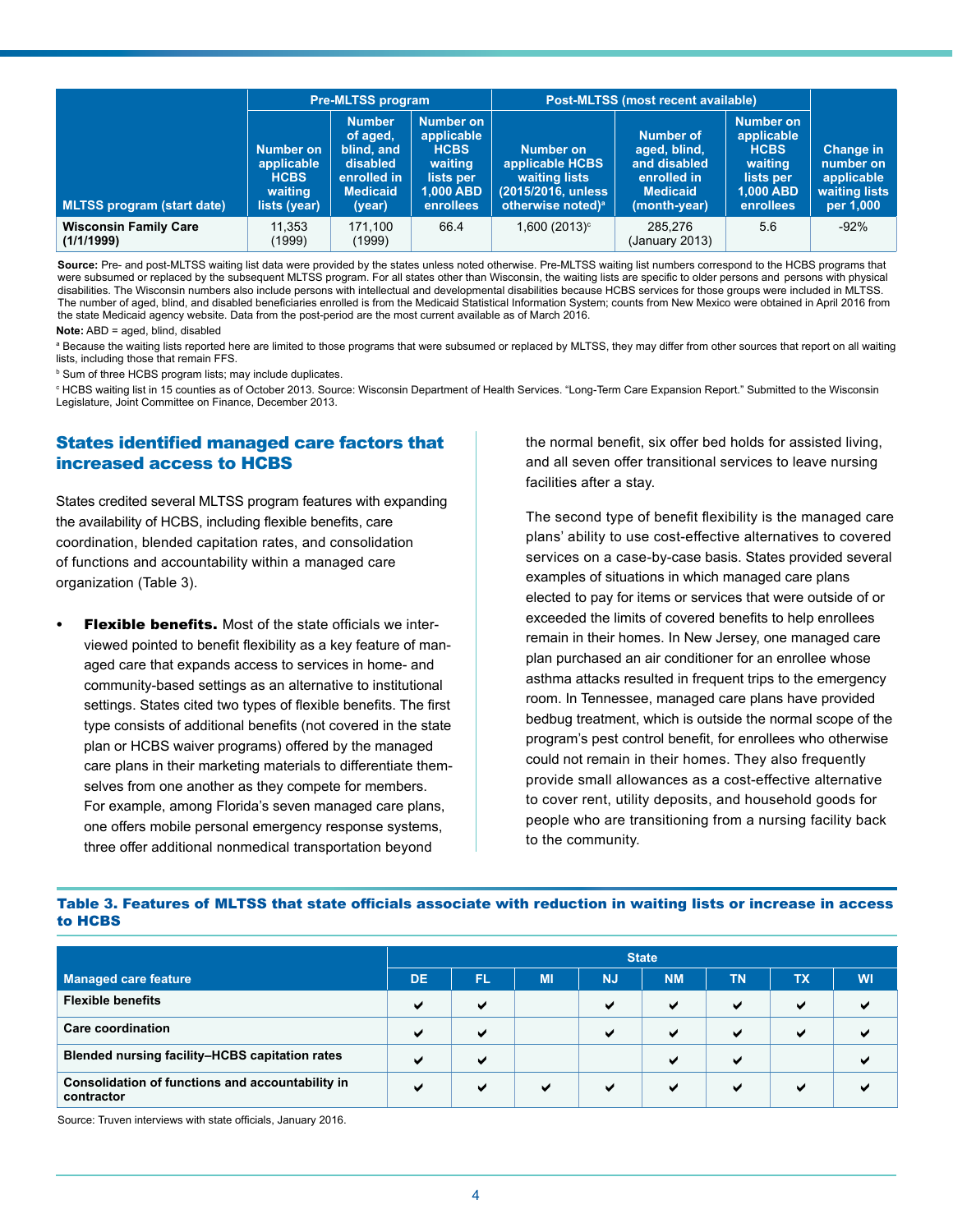- **Care coordination.** Most state officials described the importance of care coordination in increasing the number of MLTSS enrollees who receive HCBS and remain living in the community. MLTSS programs achieve this coordination by conducting an initial needs assessment and having ongoing involvement in coordinating members' care across the spectrum of their health (medical and behavioral), LTSS, and social needs. LTSS needs that may have gone undetected in the FFS program may be identified as part of an initial needs assessment for new members, allowing earlier intervention and monitoring of needs that, if unaddressed, could lead to institutional placement. Delaware observed that when it moved "community well" dually eligible beneficiaries into MLTSS from FFS, the state saw an increase in the number of people receiving HCBS because care coordinators identified significant need that had previously been undetected. Several states emphasized the effectiveness of assigning care coordinators across the continuum of care to facilitate members' receipt of HCBS (Delaware, Florida, and Texas). They observed that extending the reach of care coordination to all members, regardless of setting, helped divert avoidable nursing home admissions from hospitals and identify individuals residing in nursing facilities who were good candidates for transition to the community.
- Blended nursing facility–HCBS capitation rates. Five states (Delaware, Florida, New Mexico, Tennessee, and Wisconsin) credit blended nursing facility–HCBS capitation rates with expanding HCBS access for MLTSS enrollees. The specific method varies by state, but the general approach is similar. To arrive at a blended rate, separate capitation rates are developed for individuals who meet nursing facility level of care (LOC) and are receiving nursing facility services and for individuals who meet nursing facility LOC and are receiving HCBS. The current mix of individuals receiving services in nursing facilities versus HCBS is calculated and a target is established for how the percentages are expected to change during the rating period. The two capitation rates are then blended according to those percentages, which results in a single capitation payment for all persons who meet nursing facility LOC. If the managed care plan can exceed the HCBS target that is assumed in the rate (and thereby use fewer nursing facility services than targeted), the plan gains financially. On the other hand, if the plan exceeds the target for nursing facility use, it loses financially.

In Florida, a specific blend assumption was mandated by the legislature. Florida calls its target mix the "transition percentage." The transition percentage is the amount of change expected each year in the mix of individuals who are served in nursing facilities versus those who are served in HCBS (with the total being the sum of all people receiving Medicaid-funded LTSS). The transition percentage was set at 2 percent in the first year of the program and 3 percent each year thereafter until the managed care plan achieves a mix of 35 percent receiving services in nursing facilities and 65 percent in HCBS. As of January 2016, the mix in Florida was approximately 50 percent in each setting.

Consolidation of functions and accountability.

Most states described managed care as an opportunity to consolidate facets of their LTSS systems that were fragmented previously. In addition, they attributed more effective management of LTSS resources to the consolidation. Florida had fourteen 1915(c) waivers prior to implementation of its MLTSS program. It consolidated four of them into a single 1915(c) waiver for the MLTSS program. Delaware converted three of its four 1915(c) waiver programs into an HCBS benefit under 1115 demonstration authority. Tennessee terminated its aging and disability 1915(c) waiver upon the implementation of the CHOICES program. Some states (Delaware and Texas) folded their Money Follows the Person (MFP) programs into MLTSS, which requires managed care plans to be responsible for transitions out of nursing facilities. In addition to changing to a centralized waiting list, Florida also centralized its complaints intake process, both of which have improved accountability and transparency.

## States identified additional factors not related to managed care that affected waiting lists

Although states believe managed care has contributed indirectly to reductions in HCBS waiting lists, they also reported that other factors have had more direct effects. Some of these additional factors were implemented concurrently with managed care. However, they are not integral to the managed care model and could be implemented in a FFS environment. The additional factors are discussed below and summarized in Table 4 (see next page).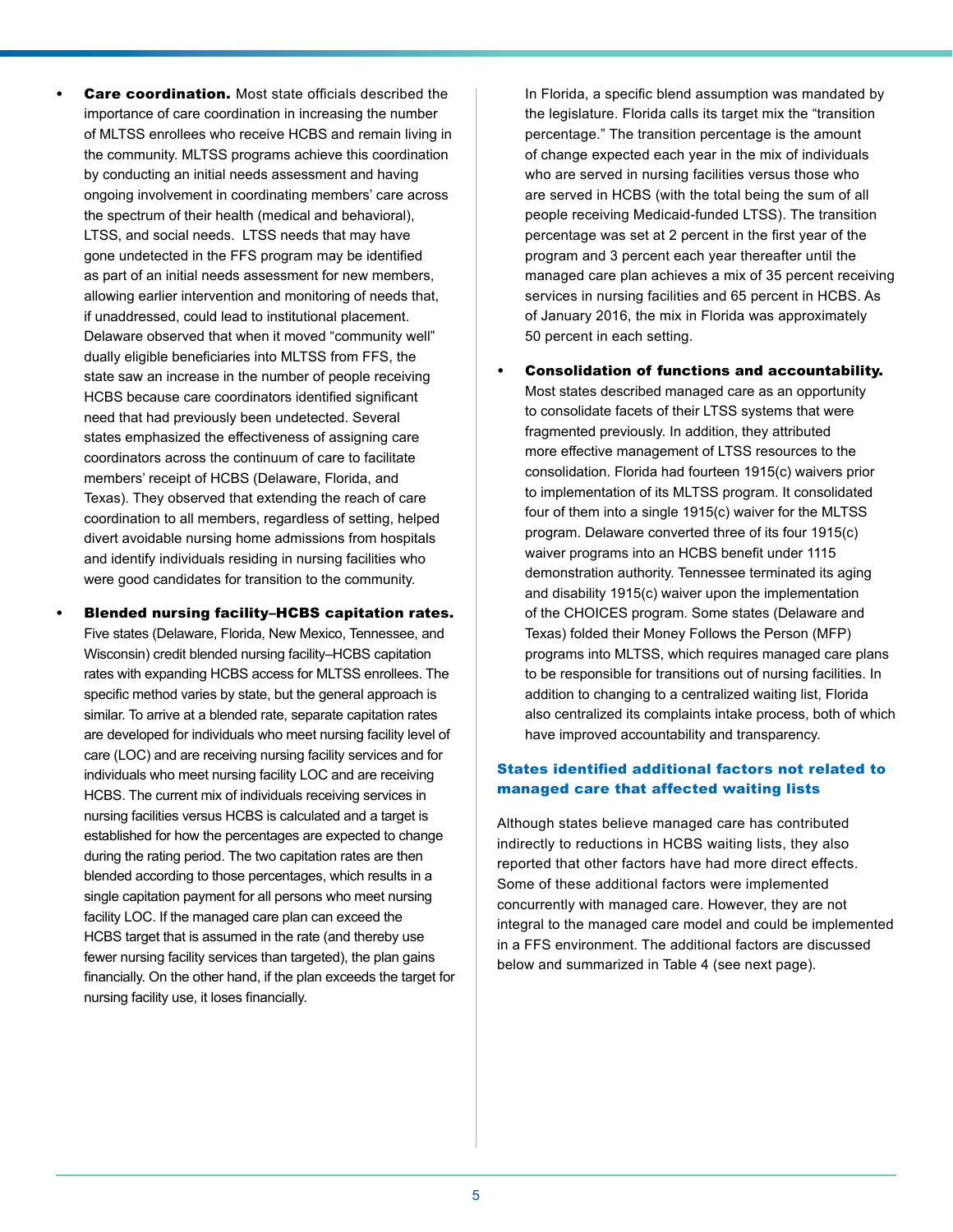#### Table 4. Other factors that state officials reported as impacting waiting lists and HCBS access

|                                                  | <b>State</b> |    |           |                |           |           |                |           |
|--------------------------------------------------|--------------|----|-----------|----------------|-----------|-----------|----------------|-----------|
| <b>Factors</b>                                   | DE           | FL | <b>MI</b> | <b>NJ</b>      | <b>NM</b> | <b>TN</b> | TХ             | <b>WI</b> |
| Policy changes to make HCBS an entitlement       |              |    |           |                | м         |           | $\overline{ }$ | м         |
| <b>Expanded HCBS funding</b>                     |              | м  |           | $\overline{ }$ |           |           | $\overline{ }$ |           |
| Role of the Aging and Disability Resource Center |              | м  |           |                | м         |           |                |           |

Source: Truven interviews with state officials, January 2016.

- Policy to make HCBS an entitlement. Three of the states interviewed (New Mexico, Texas, and Wisconsin) adopted policies that entitle certain individuals to HCBS, so they are not barred due to enrollment caps on HCBS waiver programs. As part of the legislation that enabled Family Care, Wisconsin made HCBS an entitlement for anyone who is financially and clinically eligible in a county within three years of Family Care having been implemented in that county (that is, giving counties up to three years to expand capacity to serve all individuals who qualify, including those on a waiting list). As part of the special terms and conditions of their 1115 demonstrations, which include both LTSS and non-LTSS populations, Texas and New Mexico offer immediate access to HCBS for individuals who are already Medicaid-eligible based on financial income and assets if they subsequently experience a decline in health or function that triggers the need for LTSS. This effectively entitles all existing managed care enrollees to LTSS as their needs change. People who are not enrolled in managed care because they do not qualify for Medicaid under regular program financial eligibility rules, but would be eligible under the higher income standard for LTSS, are still subject to a waiting list.
	- **Expanded funding.** Five states reported that additional appropriations were made to expand HCBS (Florida, Michigan, New Jersey, Texas, and Wisconsin). In some states, additional funding was a high-profile political issue, such as in Michigan, where Governor Rick Snyder announced his intention to eliminate waiting lists in his 2014 State of the State address. States emphasized that managed care efficiencies are viewed positively in these debates, but the additional appropriations have exceeded the savings attributed to managed care.
- **Role of the Aging and Disability Resource** Centers (ADRCs). Three states (Florida, New Mexico, and Wisconsin) cited ADRCs as effective information

sources and entry points to HCBS. Wisconsin, in particular, noted that the state's ADRCs have grown concurrently with the implementation of Family Care and play an important role in helping both Medicaid and non-Medicaid eligible persons identify HCBS as an alternative to nursing homes. States credited ADRCs with helping divert people away from nursing homes, thereby saving money that can be applied to additional HCBS.

## Section 1115 authority offers added program flexibility, but is not associated with waiting list reductions

States did not identify any advantages in using Section 1115 versus 1915(c) authority for reducing waiting lists. For example, states can cap HCBS enrollment in programs operating under Section 1115 demonstrations just as they can for HCBS programs operating through 1915(c) waiver authority. As noted earlier, MLTSS programs in California, New Mexico, and Texas that operate under Section 1115 authority establish such caps. However, because each state negotiates the terms and conditions of Section 1115 demonstration individually with CMS, they have greater flexibility to adopt policies that expand access to HCBS but are not allowed in HCBS 1915(c) waiver programs.

Tennessee, for example, made the LOC criteria for nursing home admission more stringent in the Section 1115 demonstration for its MLTSS program. It also grandfathered in beneficiaries who were eligible for HCBS on the basis of the previous, more lenient LOC criteria, which allowed them to continue receiving services that they would otherwise lose. Such transitional policies are not authorized in 1915(c) programs. Under the terms of their Section 1115 demonstrations, both Tennessee and Delaware decoupled HCBS clinical eligibility from that of nursing homes, which allowed them to provide HCBS to people who meet less stringent criteria than required for nursing home admission. Under 1915(c) waiver authority, states must establish the same clinical and functional criteria for HCBS participants as those that apply to people who are eligible for institutional admission.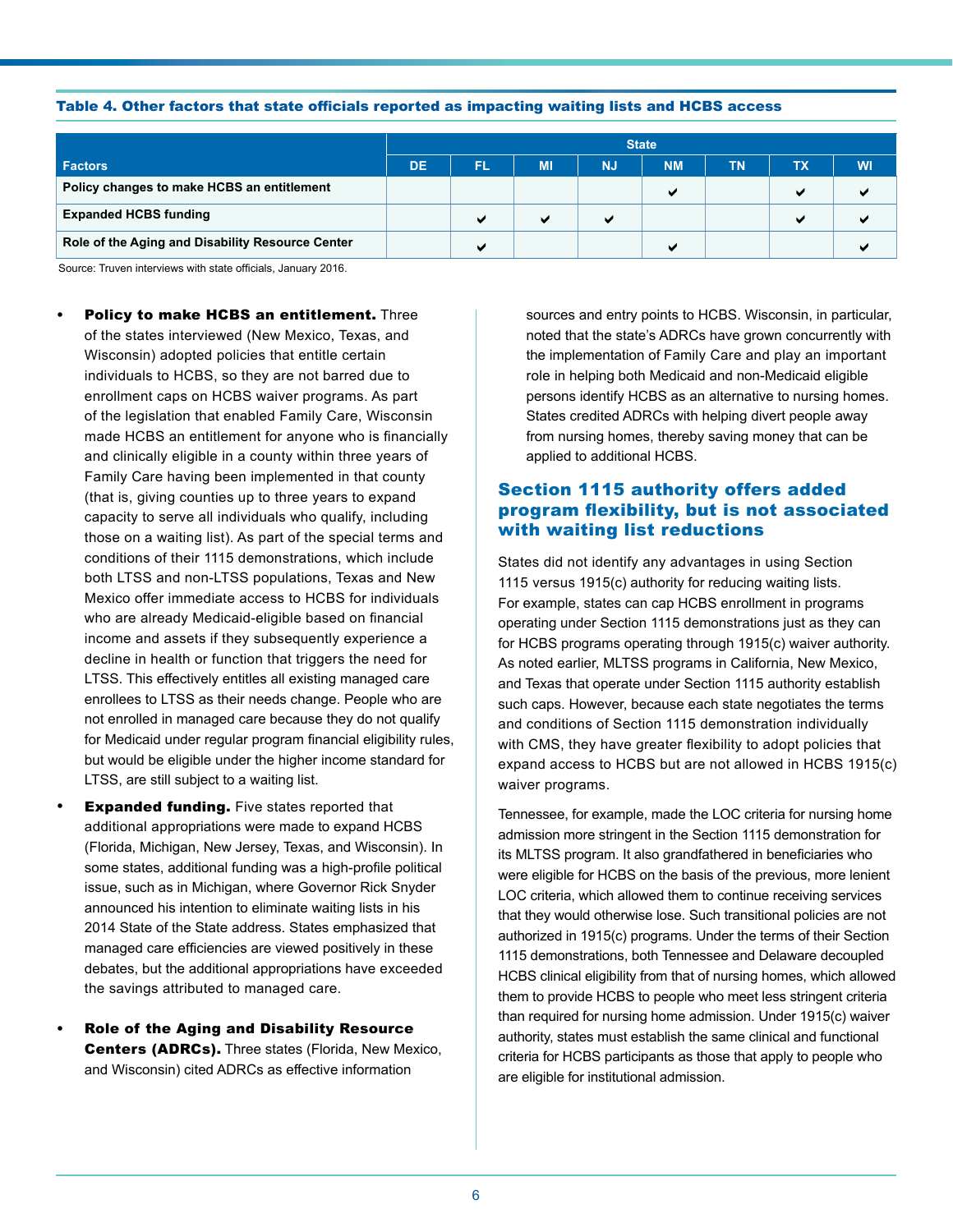# Other HCBS Access Measures Used by States

Many of the state officials we spoke to acknowledged the importance of waiting lists as indicators of HCBS access. Stakeholders use waiting lists to advocate for more funding, while legislatures often appropriate additional funds specifically to reduce waiting lists. However, state officials also underscored the inadequacy of waiting lists as the sole indicator of HCBS access. They reported using several other indicators, as summarized in Table 5.

The first two indicators (people receiving HCBS and member months of HCBS) measure change over time in the use of HCBS, regardless of demand. As noted earlier, LTSS demand is increasing with demographic shifts and it is possible to serve more people while waiting lists remain constant or even grow. The third indicator (system balance) represents a key federal and state goal. It is often related to waiting lists in that states generally achieve a more balanced system by both increasing access and use of HCBS and by reducing the use of institutional services. Although the fourth indicator (nursing home transitions) and fifth indicator (use of participant-directed options) are not by themselves measures of HCBS utilization, they describe a quality of access (consumer preference and control) that is important to LTSS stakeholders. Finally, the average length of time a person is on the waiting list before receiving HCBS indicates the capacity constraints of each HCBS waiver. For example, in 2013, the average waiting time was four months for people waiting to enroll in HIV/AIDS waiver programs and 43 months for people waiting to enroll in Intellectual/Developmental Disabilities waiver programs (Ng et al. 2016). In addition, only people who eventually receive services are included in the indicator, so people who are ineligible but on the list, for example, do not skew it.

## **Conclusions**

Although six of eight states in this study either reduced or eliminated their HCBS waiting lists after they implemented MLTSS programs, the states reported that managed care alone was not responsible for the change. States attributed some waiting list reduction to managed care features, including flexible benefits, care coordination, blended rates, and consolidation of functions and accountability. However, they also identified other important factors that are not directly related to managed care, including entitlement policy, increased HCBS funding, and the role of ADRCs. States that converted their MLTSS programs from Section 1915(c) to 1115 authority cited increased flexibility to expand HCBS, but did not see any relative advantages for reducing their waiting lists.

Waiting lists are one indicator of HCBS access that are watched closely by stakeholders. However, using waiting lists as an access measure has limitations. Waiting list data are not comparable across (and sometimes within) states, may include people who are not eligible for services or who no longer require services, and do not capture increases in the number of people receiving HCBS.

States reported using other measures of HCBS access, including the number of individuals receiving HCBS, member months of HCBS delivered, and percentage of all LTSS users who are receiving HCBS. These and other measures should be considered for MLTSS evaluations.

|                               |                                                                                                        | <b>State</b> |                          |           |              |              |           |           |           |
|-------------------------------|--------------------------------------------------------------------------------------------------------|--------------|--------------------------|-----------|--------------|--------------|-----------|-----------|-----------|
| <b>HCBS access indicators</b> |                                                                                                        | DE.          | <b>FL</b>                | <b>MI</b> | <b>NJ</b>    | <b>NM</b>    | <b>TN</b> | <b>TX</b> | <b>WI</b> |
| 1.                            | Number of people receiving HCBS annually                                                               |              | ✔                        | ✔         | ✔            | ✔            | ✔         |           |           |
| 2.                            | Member months of HCBS provided annually                                                                |              | ✔                        |           |              | ✔            |           |           |           |
| 3.                            | Number of people receiving HCBS divided by<br>total number receiving LTSS annually (system<br>balance) | ✔            | ◡                        |           | $\checkmark$ | ✔            | ✔         | ✔         |           |
| 4.                            | Number of people who transitioned out of<br>nursing homes or other reductions in nursing<br>home use   | ✔            | ✔                        |           | $\checkmark$ | $\checkmark$ | ✔         | ✔         |           |
| 5.                            | Number of people using participant-directed<br>options                                                 |              | $\overline{\phantom{0}}$ |           |              | $\checkmark$ | ✔         | ✔         |           |
| 6.                            | Average length of time on waiting list                                                                 |              |                          |           |              |              |           | ✔         |           |

### Table 5. HCBS access indicators cited by state officials

Source: Truven interviews with state officials, January 2016.